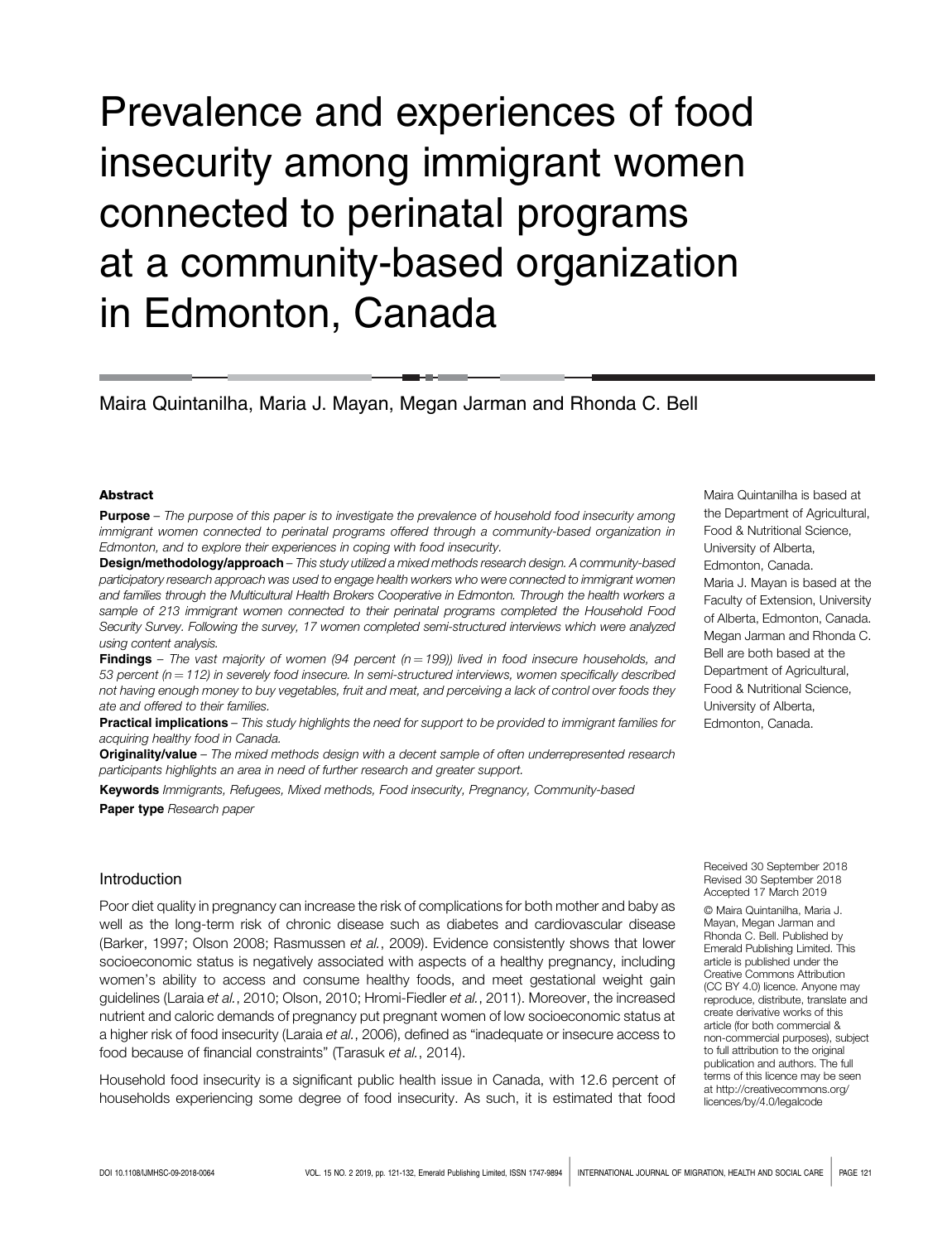insecurity affects four million individuals, and one in six children (Tarasuk et al., 2016). The prevalence of household food insecurity is greater (19.6 percent) among families that recently immigrated  $(< 5$  years) to Canada compared to the national average (12.6 percent), revealing that households of recent immigrants are more likely to experience food insecurity (Tarasuk et al., 2016). However, when PROOF (2017) (the Food Insecurity Policy Research team based at the University of Toronto, Canada) examined the association between recent immigration and food insecurity, they found that recent immigration status did not remain independently associated with food insecurity once the analysis was adjusted for covariates such as income, education, household composition and home ownership. This indicates that similarly to households of Canadian-born individuals, immigrants with low income who rent their dwellings and are lone parents of young children are at greater risk of food insecurity (PROOF, 2017). In addition, among recent immigrants to Canada, English proficiency is significantly associated with food insecurity, with families who report poor English having higher rates of food insecurity (Vahabi et al., 2011). Language barriers may not only prevent immigrants from accessing employment that generates sufficient income, but also hinder their ability to navigate food systems in their new countries (Hadley et al., 2010; Vahabi et al., 2011).

Between 2011 and 2016, Canada received 1,212,080 immigrants, categorized by Statistics Canada as economic immigrants, immigrants sponsored by family, and refugees (hereafter called immigrants unless specific facts and categories are being discussed) (Statistics Canada, 2017). Of those, nearly half were women of childbearing age who might experience pregnancy and childbirth in Canada while being at an increased risk for food insecurity. During the same period, the province of Alberta received approximately 208 thousand immigrants (Statistics Canada, 2017), and almost 40 percent of them settled in the Edmonton Metropolitan Area (Statistics Canada, 2016a, b). Many immigrant women (including those with refugee status) might have received additional support to help them settle and integrate into life in Canada from community-based organizations (CBOs).

A previous study we conducted within a CBO in Edmonton that provides additional support to immigrant women during pregnancy and postpartum suggested that Northeast African women struggled with the high cost of healthy foods in Canada (Quintanilha et al., 2016). Yet, to our knowledge, no data are available on the prevalence and experiences of food insecurity among pregnant and postpartum, immigrant women linked to CBOs in Edmonton. The objectives of this study were: to investigate the prevalence of household food insecurity among women connected to perinatal programs within one CBO and their families, and to explore the experiences of women coping with food insecurity using a mixed methods research design.

#### Methods

#### Research approach

We used a community-based participatory research (CBPR) approach to engage health workers who were connected to immigrant women and families through the Multicultural Health Brokers (MCHB) Cooperative in Edmonton. The MCHB is an independently run health worker (i.e. health broker) cooperative that provides perinatal services and supports to at-risk immigrant women and families, including economic immigrants, refugees and refugee claimants, in difficult life circumstances. The MCHB offers clients strategic services related to housing, food security, and education (including language training for women) (Torres et al., 2013).

A CBPR approach is viable for working with minority groups, and addressing health disparities that affect people living in marginalized communities (Israel et al., 2010). The principles of CBPR guided this study, with health brokers deciding on the most appropriate ways to create an exchange among themselves, the researchers, and participants, as well as actively participating in the planning and implementation of quantitative and qualitative data collection strategies. As researchers, we sought consistency with ethical principles of all health brokers and women involved throughout the research process, as to ensure respectful data generation that truly reflected participants' realities (Edwards et al., 2008).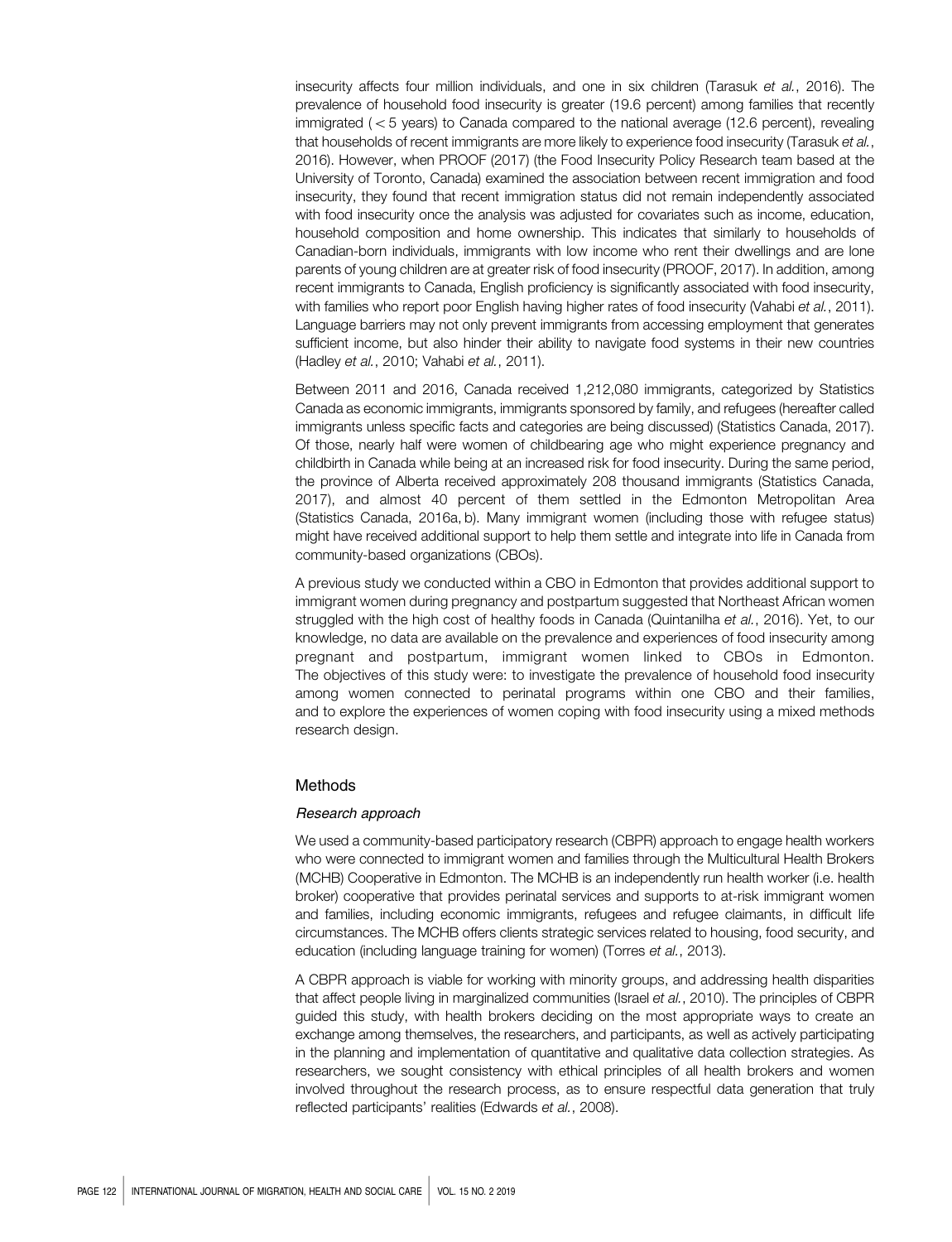#### Research design

We used an exploratory sequential mixed method research (MMR) design (Creswell and Plano Clark, 2011). MMR is defined as "research in which the investigator collects and analyzes data, integrates the findings, and draws inferences using both qualitative and quantitative approaches or methods in a single study" (Tashakkori and Creswell, 2007, p. 4). The exploratory sequential MMR design meant that quantitative surveys were administered and analyzed, and followed up by qualitative interviews that were aimed at explaining, elaborating and illustrating quantitative data (Creswell and Plano Clark, 2011). Quantitative and qualitative results were mixed and interpreted together in the discussion of findings.

#### Quantitative phase

We used the Household Food Security Survey Module (HFSSM) from the Canadian Community Health Survey (CCHS) to assess food insecurity in a convenience sample of women connected to the MCHB perinatal programs in the Fall of 2016. The HFSSM consists of 18 questions that monitor households' experiences of food insecurity over the previous 12 months (Tarasuk et al., 2016). The questions in the HFSSM focus on "self-reports of uncertain, insufficient or inadequate food access, availability and utilization due to limited financial resources, and the compromised eating patterns and food consumption that may result" (Government of Canada, 2012), while distinguishing the experiences of food insecurity of adults from those of children in the household (Tarasuk et al., 2016). In the HFSSM survey, possible responses in relation to the experiences of adults or children are often true, sometimes true, never true and do not know/refuse to answer. Some of these questions are followed sub-questions that specifically examine the frequency of shortages and disruptions in food consumption. In the USA, food insecurity is monitored using the same questionnaire but the classification of households' food insecurity status and terminology differs from what is used in Canada (Tarasuk et al., 2016).

We introduced the HFSSM questionnaire during a health brokers' monthly meeting, and explained the purpose of investigating food insecurity among women. We emphasized the sensitivity of some of the questions that would be asked about individuals' households, and worked with health brokers to define terms that could be confusing to their clients (e.g. balanced meals were defined as healthy meals that included a variety of foods). Health brokers who felt they had the time to administer the questionnaire with women connected to perinatal programs in their respective communities over the following four weeks were provided with printed questionnaires. Health brokers discussed the study with their clients in a setting that the brokers perceived as appropriate (e.g. during home visits or before/after prenatal classes), obtained informed consent and invited women to complete the questionnaire.

The HFSSM was conducted in women's mother tongue. Women's personal information and demographics were not collected. Many of the women were involved with child protective services, and the health brokers were not comfortable recording information that would enable their clients' identification. However, we were able to record women's country/region of origin based on the ethnic background of the health broker that administered their questionnaire.

Responses to the HFSSM were recorded on paper questionnaires, transferred to Harris et al. (2009), and analyzed using STATA (Version 14, StataCorp LP). Based on the number of positive responses (i.e. yes or often true/sometimes true) to the 18 questions in the HFSSM, households were classified as being food secure or marginally, moderately or severely food insecure (Table I). Whereas food secure households have no indication of any income-related problems of access to food, severe food insecure households have extensive compromises in adults and/or children's eating patterns (Tarasuk et al., 2016).

The proportion of families who reported being food secure, having marginal food insecurity, moderate food insecurity or severe food insecurity was determined in the whole group, and also categorized by whether the families did or did not have children. Because we did not collect any demographic information, we relied on the HFSSM's answers to determine the number of households that had children under the age of 18. The proportion of families responding affirmatively to each of the items on the HFSSM were also explored. Finally differences in food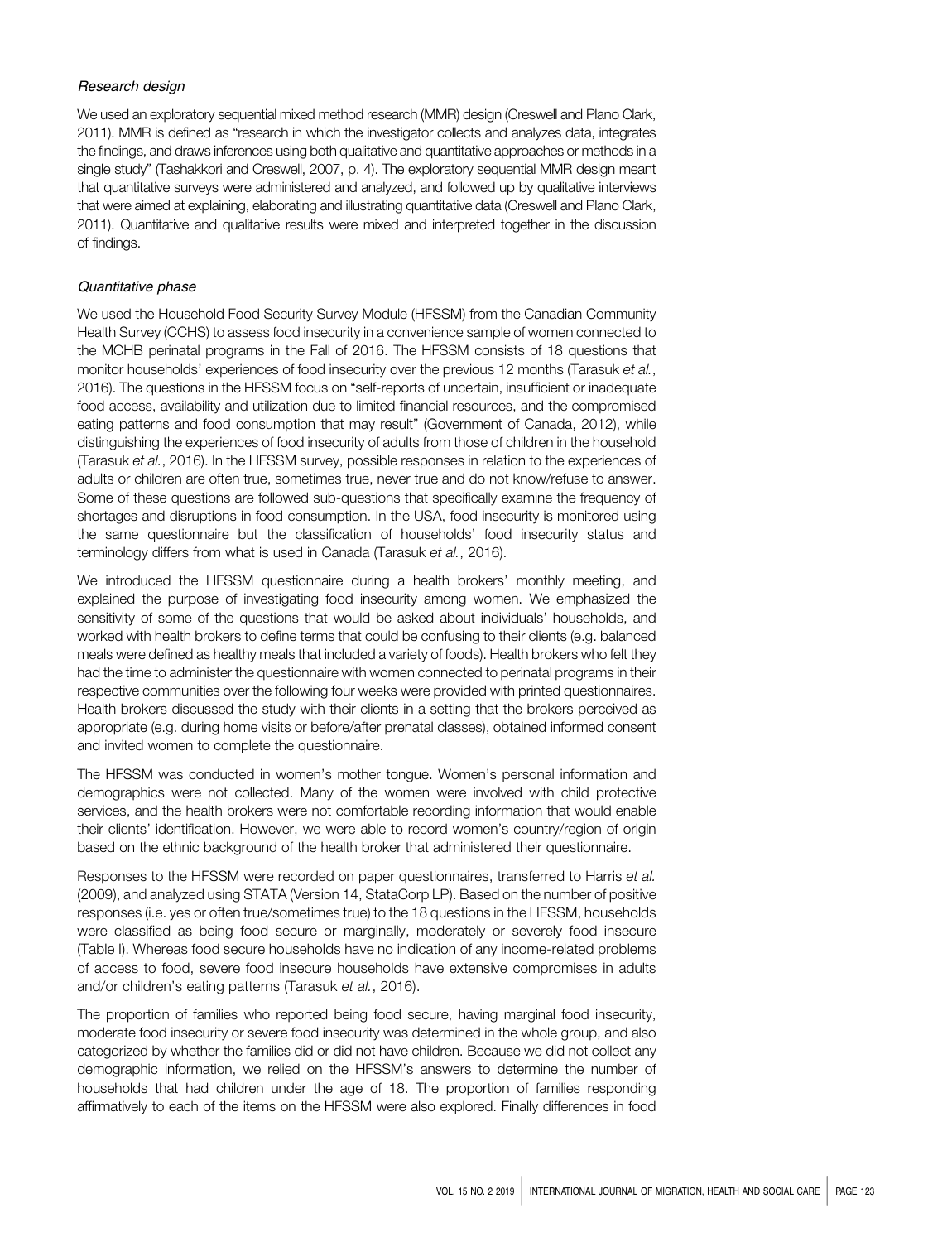| Table I Food security status based on the HFSSM questionnaire                                |                                                                                                                                                                                                              |                                                                                                                                          |                                      |  |  |  |
|----------------------------------------------------------------------------------------------|--------------------------------------------------------------------------------------------------------------------------------------------------------------------------------------------------------------|------------------------------------------------------------------------------------------------------------------------------------------|--------------------------------------|--|--|--|
| Food security<br>status                                                                      | Interpretation                                                                                                                                                                                               | 10-item adult food security scale                                                                                                        | 8-item child food<br>security scale  |  |  |  |
| Food secure<br>Marginal food<br>insecurity<br>Moderate                                       | No report of income-related problems of food access<br>Some indication of worry or an income-related barrier to<br>adequate, secure food access<br>Compromise in quality and/or quantity of food consumed by | No items affirmed<br>Affirmed no more than 1 item on either scale<br>(or one item in either scale affirmed)<br>2 to 5 positive responses | No items affirmed<br>2 to 4 positive |  |  |  |
| food<br>insecurity                                                                           | adults and/or children due to a lack of money for food                                                                                                                                                       |                                                                                                                                          | responses                            |  |  |  |
| Severe food<br>insecurity                                                                    | Disrupted eating patterns and food intake among adults and/or 6 or more positive responses<br>children                                                                                                       |                                                                                                                                          | 5 or more<br>positive<br>responses   |  |  |  |
| Source: Adapted from the Household Food Security in Canada (2014) Cite Tarasuk et al. (2016) |                                                                                                                                                                                                              |                                                                                                                                          |                                      |  |  |  |

security status by women and their families country/region of origin, as classified by Citizenship and Immigration Canada (2014) – e.g. Africa and Middle East vs Asia and Pacific, were assessed using Fisher's exact test, as some categories contained fewer than five observations. A  $p < 0.05$ was considered statistically significant.

#### Qualitative phase

The results from the quantitative phase guided purposeful sampling during the qualitative phase of the study. We had learned that women from Africa and the Middle East were more likely to experience food insecurity than those from other regions in the world; therefore, we approached health brokers from African communities who had previously worked with us, and invited them to collaborate in conducting semi-structured interviews with women in their communities (Quintanilha et al., 2016). We explained to health brokers that our main purpose was to explore pregnant and postpartum women's experiences with food insecurity. The health broker representing the Somali community expressed interest in participating after discussing the study with women in her program. We conducted interviews with a sample of Somali women who the health broker identified as experiencing food insecurity. These interviews were conducted four months after the HFSSM questionnaires were administered, and although some women could have participated in the quantitative phase, we did not establish any inclusion/exclusion criteria in relation to their previous involvement.

The interviews were conducted after family classes (when childcare was provided) hosted at the MCHB Cooperative on the weekends. An English-speaker researcher moderated the interview, and the health broker carried out real-time interpretation. Most Somali women (13 out of 17) requested not to have their interviews audio recorded, and, as a result, the researcher took notes as the health broker interpreted participants' answers. The researcher debriefed with the Somali health broker after interviews to clarify women's answers. The first few interview questions investigated women's sociodemographic and household characteristics, including country of birth, refugee status, number of years living in Canada, number of children and adults in the household, and source of income. The remaining questions were aimed at exploring women's perceptions of the foods available in their homes in terms of quantity, quality and representation of their cultural heritage. Additionally, we explored women's sense of control over what was available to and consumed by their families, and ended the interviews with a question about what women believed could be in place in order to help them have access to the foods they need/want.

Interview notes were typed into word documents, whereas recorded interviews were transcribed verbatim. All interview data were organized in NVivo (Version 11, QSR International), and analyzed using qualitative content analysis to inductively derive codes and categories (Hsiu-Fang and Shannon, 2005; Elo and Kyngas, 2007). One researcher (MQ) was responsible for coding transcripts, and bringing emerging categories to all involved researchers for review, discussion and verification.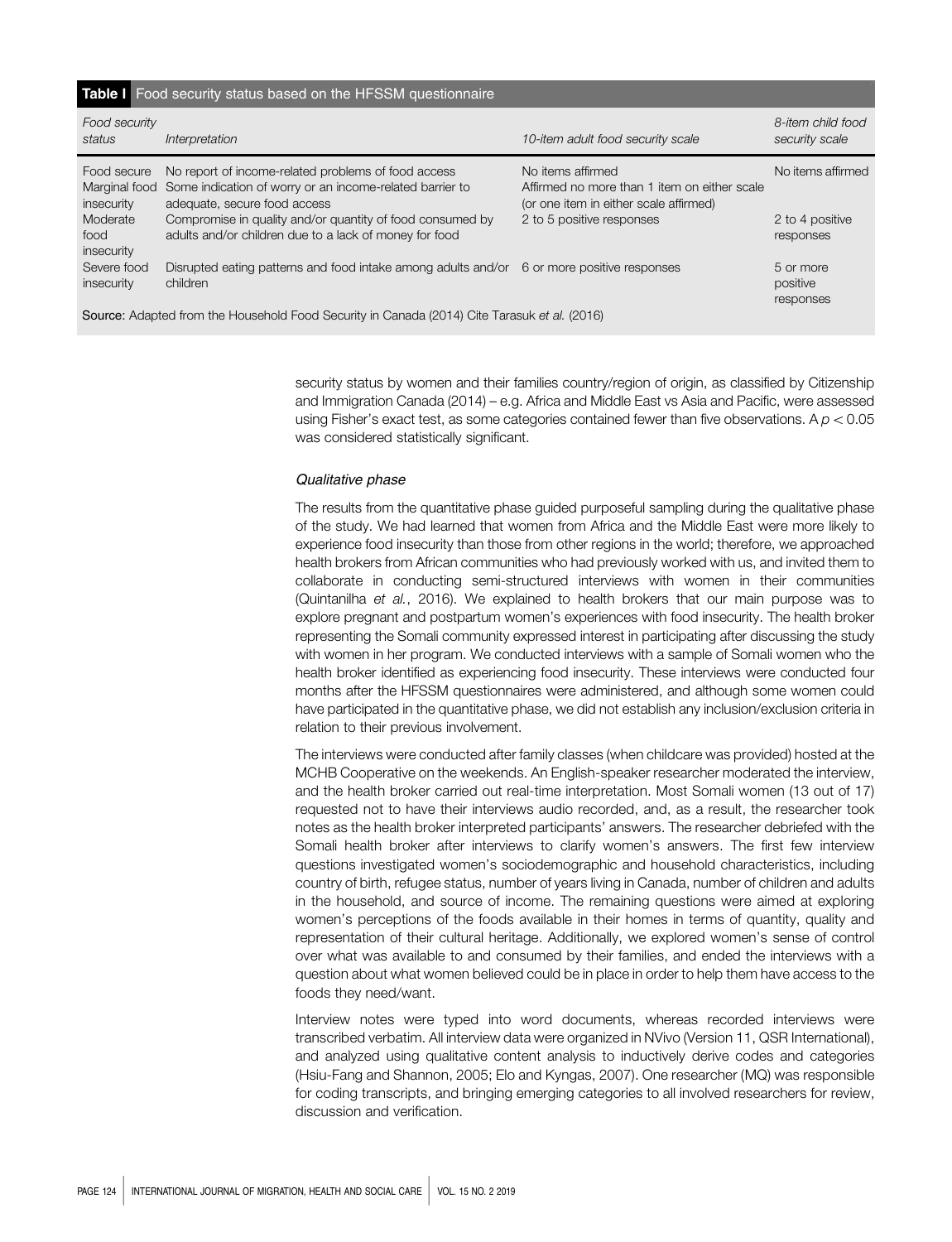#### **Ethics**

This study received the University of Alberta Research Ethics Board approval. Consent to participate in the quantitative phase of this study was given by participants to health brokers orally, and confirmed with their overt participation by responding to the questionnaire. For the qualitative phase, due to the language barriers between researchers and participants, interpreters were asked to explain the purpose of the research at the beginning of each interview, and reiterate with women that participation was voluntary. Participants provided oral consent prior to engaging with the researcher in qualitative semi-structured interviews.

## **Results**

#### Quantitative phase

A sample of 217 women completed the HFSSM; four incomplete questionnaires were excluded and 213 were analyzed to determine food security status. In sum, 94 percent of households included children ( $n = 201$ ). In addition, 94 percent of women reported some level of food insecurity and 53 percent were severely food insecure (Table II).

Table III shows the proportion of women who answered affirmatively for each item on the HFSSM questionnaire. In the past year, 85 percent of women reported households' members did not

|                          | <b>Table II</b> Household food security status for all households ( $n=213$ ), households with children under 18 years of age ( $n=201$ )<br>and households with no children ( $n = 12$ ) |                                                       |                                        |  |  |  |  |
|--------------------------|-------------------------------------------------------------------------------------------------------------------------------------------------------------------------------------------|-------------------------------------------------------|----------------------------------------|--|--|--|--|
| Food security status     | All households $(n = 213)$                                                                                                                                                                | Households with children under 18 years ( $n = 201$ ) | Households with no children $(n = 12)$ |  |  |  |  |
|                          | n(%)                                                                                                                                                                                      | n (%)                                                 | n (%)                                  |  |  |  |  |
| Food secure              | 14(6)                                                                                                                                                                                     | 10(5)                                                 | 4(33)                                  |  |  |  |  |
| Marginal food insecurity | 6(3)                                                                                                                                                                                      | 4(2)                                                  | 2(17)                                  |  |  |  |  |
| Moderate food insecurity | 81 (38)                                                                                                                                                                                   | 76 (38)                                               | 5(42)                                  |  |  |  |  |
| Severe food insecurity   | 112 (53)                                                                                                                                                                                  | 111(55)                                               | 1(8)                                   |  |  |  |  |

# Table III Number and proportion (%) of households that reported experiencing income-related problems of access to food in the past 12 months

| In the past 12 months, of all 213 households<br>Adult food security scale items<br>Worried food would run out before the end of the month<br>Ran out of food and had no money to buy more<br>Could not afford balanced meals<br>Adults cut the size or skipped meals (yes/no)<br>Adults cut the size or skipped meals almost every month or some months (frequency)<br>Ate less than felt should because there was not enough money to buy food<br>Was hungry but could not afford food to eat<br>Lost weight because no money to buy food<br>Adults did not eat for a whole day because there was not enough money to buy food (yes/no)<br>Adults did not eat for a whole day almost every month or some months (frequency) | $n (\%)$<br>182 (85)<br>173 (81)<br>182 (85)<br>91(43)<br>75 (82)<br>104(49)<br>87(41)<br>73 (34)<br>68 (32)<br>48 (53) |
|------------------------------------------------------------------------------------------------------------------------------------------------------------------------------------------------------------------------------------------------------------------------------------------------------------------------------------------------------------------------------------------------------------------------------------------------------------------------------------------------------------------------------------------------------------------------------------------------------------------------------------------------------------------------------------------------------------------------------|-------------------------------------------------------------------------------------------------------------------------|
| In the past 12 months, of 201 households with children under 18 years<br>Child food security scale items<br>Relied on a few low cost foods to feed children<br>Could not afford to feed children a balanced meal<br>Children were not eating enough because could not afford enough food<br>Adults cut the size of any of the children's meals because they could not afford to buy more food<br>Children ever skipped meals because there was not enough money for food (yes/no)<br>Children skipped meals almost every month or some months (frequency)<br>Children were hungry but could not afford more food<br>Children did not eat for a whole day because there was not enough money for food                         | $n (\%)$<br>165 (82)<br>166 (83)<br>137 (68)<br>79 (39)<br>74 (37)<br>68 (34)<br>79 (39)<br>62(31)                      |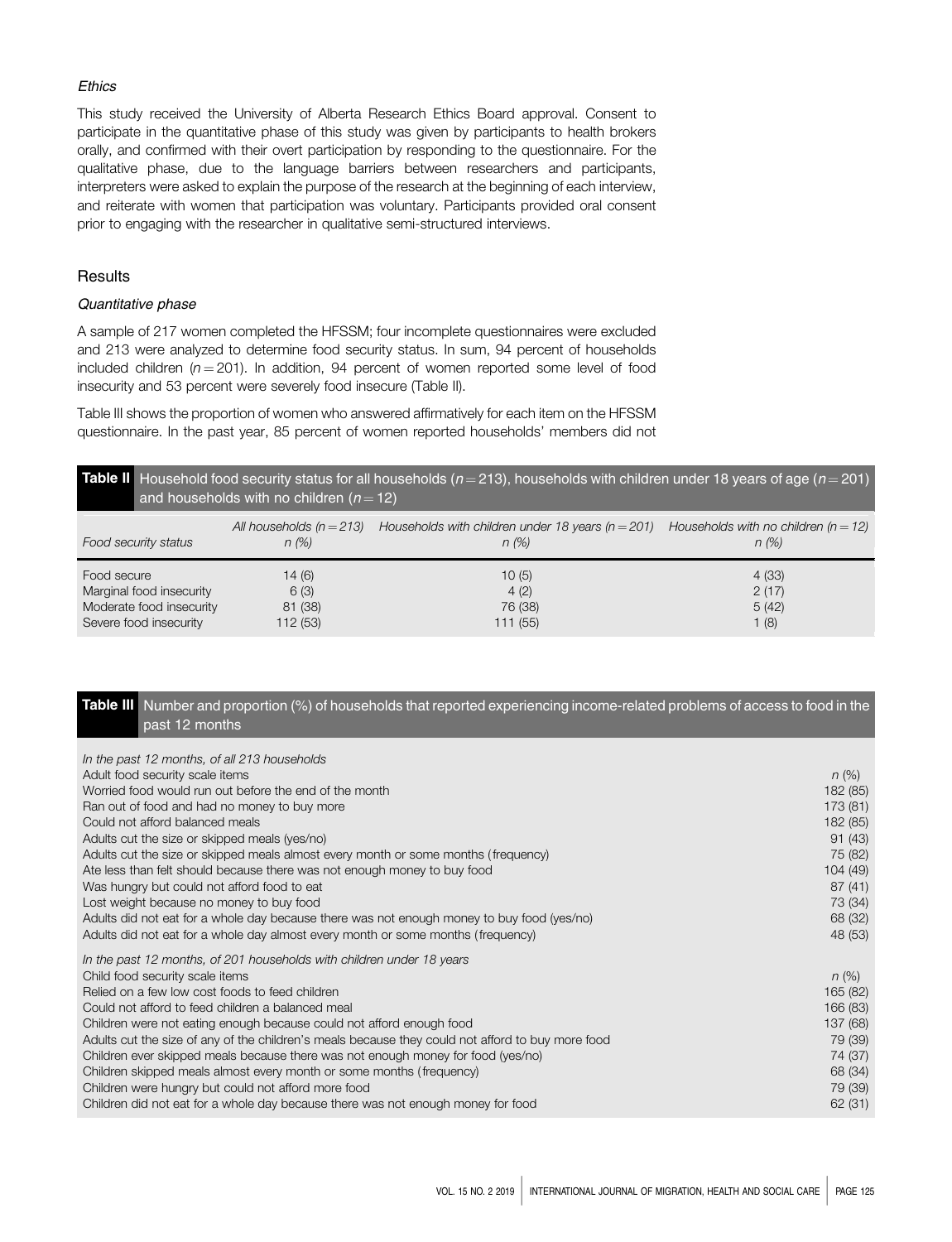have enough money to eat balanced meals; 43 percent  $(n=91)$  of adults cut meal sizes or skipped meals because there was not enough money for food; and 31 percent  $(n = 62)$  of children did not eat for a whole day because there wasn't enough money for food (Table III).

Household food security status according to families' country/region of origin is presented in Table IV. A significantly greater proportion of households from Africa and the Middle East reporting being severely food insecurity compared with households from other continents and regions of the world ( $p < 0.001$ ). This significance remained following the exclusion of households of South and Central America origin.

#### Qualitative phase

We interviewed 17 Somali women about their experiences of food insecurity. All women had refugee status upon moving to Canada, had been living in Canada for an average of six years (between 6 months and 12 years) and were either permanent residents of Canada ( $n = 12$ , 71 percent) or Canadian citizens ( $n = 5$ , 29 percent) at the time of interviews. Information about women's households is presented in Table V.

Using qualitative content analysis, we identified three main categories in women's description of their experiences in coping with food insecurity in their households: maybe food in acceptable quantity but not quality; sense of control; and vision for a food secure future.

## Maybe food in acceptable quantity but not quality

Somali women commonly described not having enough money to buy sufficient amounts of food throughout the month. They described various strategies to "stretch" the food available as much as possible in a month, including decreasing size and frequency of meals. Although some participants did not describe issues with quantity of foods available in their homes, all of them described not

# Table IV Household food security status by world region of origin for women and their families Food security status Food Secure Marginal food insecurity Moderate food insecurity Severe food insecurity Region of family origin n (%) and the contract of the contract of the contract of the contract of the contract of the contract of the contract of the contract of the contract of the contract of the contract of the contract

| Africa and Middle East $(n = 118)$    |         | (1)  | 46 (39) | 71 (60)* |
|---------------------------------------|---------|------|---------|----------|
| Asia and Pacific $(n = 60)$           | 11 (18) | 5(9) | 20(33)  | 24 (40)  |
| Europe and UK $(n=25)$                | 3(12)   |      | 13(52)  | 9(36)    |
| South and Central America ( $n = 2$ ) |         |      |         | 2(100)   |
| Note: $p' < 0.001$                    |         |      |         |          |

| <b>Table V</b> Household characteristics of interviewed 17 Somali women                                          |                         |
|------------------------------------------------------------------------------------------------------------------|-------------------------|
| Household characteristics                                                                                        | $n$ (%)                 |
| Number of adults in the household<br>Lone-parent households (mother only)<br>Two or more adults in the household | 6(35)<br>11 (65)        |
| Number of children in the household<br>0–3 children<br>4–6 children<br>7 or more children                        | 9(53)<br>5(29)<br>3(18) |
| Income source<br>Employment (at least one adult in the household)<br>Social assistance                           | 7(41)<br>10(59)         |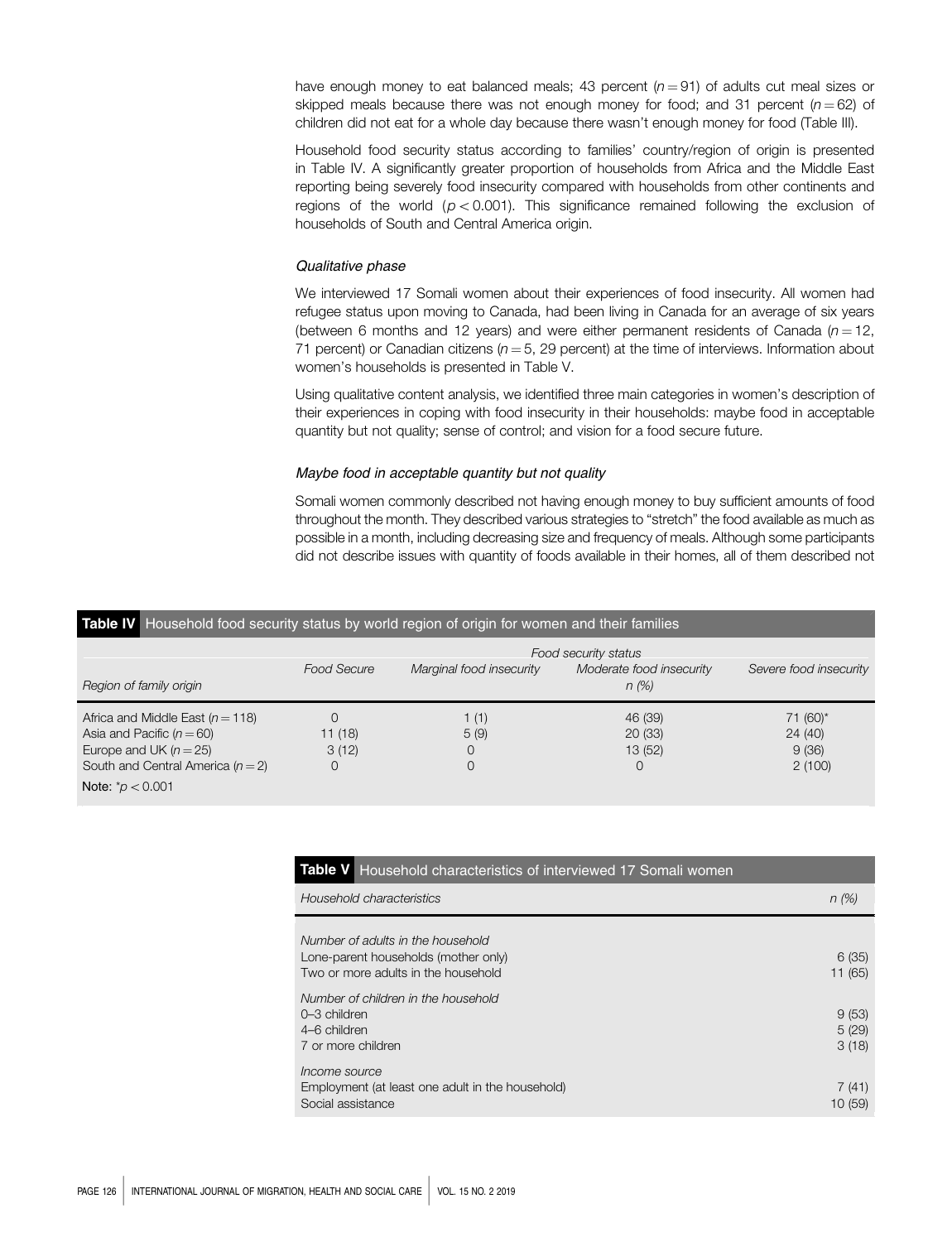being able to afford the diet quality they wanted. The quote below exemplifies some of the factors women considered when thinking about food for themselves and their families:

You have to think about what you are eating and what you are buying because you only have a certain amount [of money]. You're always thinking what you are going to do and how you are going to do it. (Somali woman, mother of 7)

Compromises in quality commonly meant not having enough money to buy meat, vegetables and fruit. Somali women described rice, bread and pasta as the main foods they could afford: "Food might be available every day but may not be the best quality" (Somali woman, mother of 3).

The issues with quantity and quality of foods available in women's households were stressful for participants who commonly reminisced about the fact that "back home" (i.e. Somalia) they had less money than "here" (i.e. in Canada), yet struggled less to make ends meet:

I'm happy with what I have here [in Canada] because I have no alternative. This country is safe and that's why I came here. But at the same time when you compare with Somalia the problems are so different. There I could have lots of things but it wasn't safe, here it's safe but everything I need costs a lot of money. (Somali woman, mother of 7)

Comments about stress and contrasts between "back home" and "here" allowed us to explore women's sense of control over their food and lives.

#### Sense of control

We found that food insecurity had profound effects on women's sense of control as individuals, and mothers. Participants' expressed a lack of control over foods they ate and offered to their families, and linked this to their stress: "I don't feel I have much control due to my income. It's not easy. I feel I have been stressed for the past six months" (Somali woman, mother of 2).

As women, participants struggled with the fact they did not have enough money to buy the foods that represented their cultural identity, and were commonly prepared "back home." As examples, they mentioned their inability to buy Halal meat, and African ingredients that were sold locally at specialty shops. In addition, Somali women expressed frustration and sadness for not being able to help family members who were struggling "back home." This was especially difficult, given that their families "back home" believed they had the finances to help because they were living in Canada. This made women feel powerless, and with a sense of unfulfilled obligation toward their extended family.

As mothers, a low sense of control overlapped with women's negative perceptions of the quality of their families' diets. Women commonly described not feeling in control over their children's diets because they could not afford the foods they perceived as best for them: "Sometimes as a mother I worry about what food I am feeding my children and if it will have an impact on their health" (Somali woman, mother of 4). The fact that 16 of our 17 participants already had at least one child in their household made their insights into food insecurity commonly reflect dreams and hopes for their whole family (adults and children). They shared with us things they believed that could improve their income, and likely make them food secure.

#### Vision for a food secure future

When we asked Somali women what had helped or could help them to eat better and to have the foods they wanted/needed at home, they commonly shared their vision for a future where money would not prevent them from affording the foods they wanted for their families. Women's vision for a food secure future included education for them and their children, employment opportunities for them and their spouses and, for those already employed, higher earnings: "I would like to have a job that pays well enough for me to afford the life that my kids and I would like to have" (Somali woman, mother of 4).

It is worth noting that even though we probed for community programs that provided food aid to families in need (e.g. food banks, community kitchens), women did not elaborate on how these could help them. Many women acknowledged they had been able to access them in the past, and were grateful for that, but perceived better income as the main answer to a food secure future.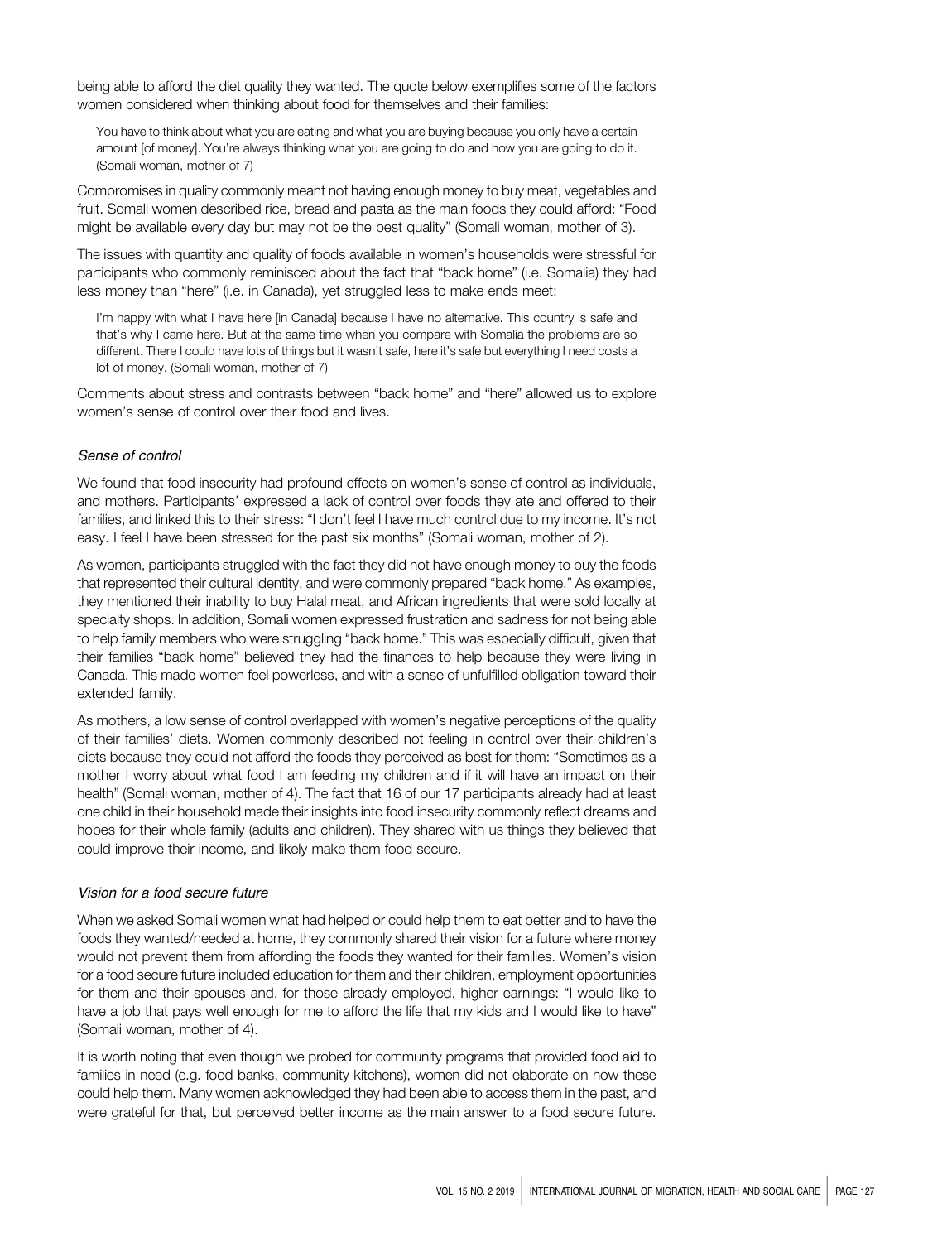As such, their visions for a food secure future really reflected dreams for their lives in Canada, including getting an education, following certain career paths (e.g. social work and nursing) or opening their own business (e.g. Somali sweet shop), as exemplified in the following quote:

I would like to have a good life, to finish my education and to get a job. I want to be educated and my children to get good education too so that they can be independent in the future. (Somali woman, mother of 3)

#### **Discussion**

This study investigated the prevalence and experiences of household food insecurity among immigrant women and families connected to a CBO that supports them in Edmonton, Canada. Through the HFSSM administered in the quantitative phase, we found staggering rates of severe food insecurity (53 percent) in our sample of 213 households. Yet, it were the data collected in the qualitative phase that added subtleties of what coping with food insecurity meant for Somali women and their families.

We found an overall prevalence of 94 percent of any food insecurity, a rate that was considerably higher than the 19.6 percent rate for recent immigrants ( $<$  5 years) found in the CCHS data (Tarasuk et al., 2014). Reasons for the discrepancies between our study and the CCHS reports include the fact that the CCHS data are representative of the Canadian population, whereas our data were collected with a relatively small convenience sample of 213 households connected to a CBO in Edmonton. In addition, the CBO, the MCHB, supports at-risk immigrant women who might be living with low income, feeling socially isolated or coping with stressors such as mental health issues, family violence or addictions among family members. All of these factors put women's households at a greater risk for food insecurity (Laraia et al., 2006; Power et al., 2017).

Moreover, the HFSSM was administered through CCHS in Canada's official languages (English and French) which potentially excluded vulnerable immigrant groups from the national data (Vahabi et al., 2011). Refugees, in particular, commonly struggle with education and literacy as many of them spend a considerable amount of time in refugee camps where educational opportunities are rare (Henderson et al., 2017). An examination of food insecurity among recent Latin American immigrants residing in Toronto found that 56 percent of their sample were food insecure despite participants' high educational level (Vahabi et al., 2011). Interestingly, in the same sample, Vahabi et al. (2011) found that the "ability to converse in English" was a significant predictor of household food insecurity with those who reported good/excellent English being more likely to be food secure. Because we did not collect any personal information and demographic data in the quantitative phase of our study, we could not investigate any associations between food insecurity levels in our sample and variables such as length of stay in Canada, English fluency, immigration category (economic immigrants vs refugees), household composition, income source, etc.

For the qualitative phase, we tried to recruit women that were from Africa or the Middle East, as a greater proportion reported severe household food insecurity in the quantitative phase. We cannot infer any possible explanations for this finding but it is possible that African and Middle Eastern women who responded to the HFSSM were more likely to be recent refugees given that Africa and the Middle East were the top regions of birth of refugees who arrived in Canada between 2011 and 2016 (Statistics Canada, 2016a, b). In addition, refugees, especially women, might arrive in Canada in poorer health, without educational and language training, and having experienced significant trauma; therefore, they could be at a higher risk for an array of social and health issues (Small et al., 2008; Gagnon et al., 2009; Newbold, 2009; Merry et al., 2011). All Somali women interviewed in this study had refugee status upon moving to Canada. Refugees' low education, literacy and poor English skills represented factors linked to household food insecurity in other studies conducted with refugees who have resettled in the USA or Canada (Hadley et al., 2010; Henderson et al., 2017).

Further, a large proportion of Somali women who were interviewed in the qualitative phase were lone parents (35 percent), and had more than three children younger than 18 years of age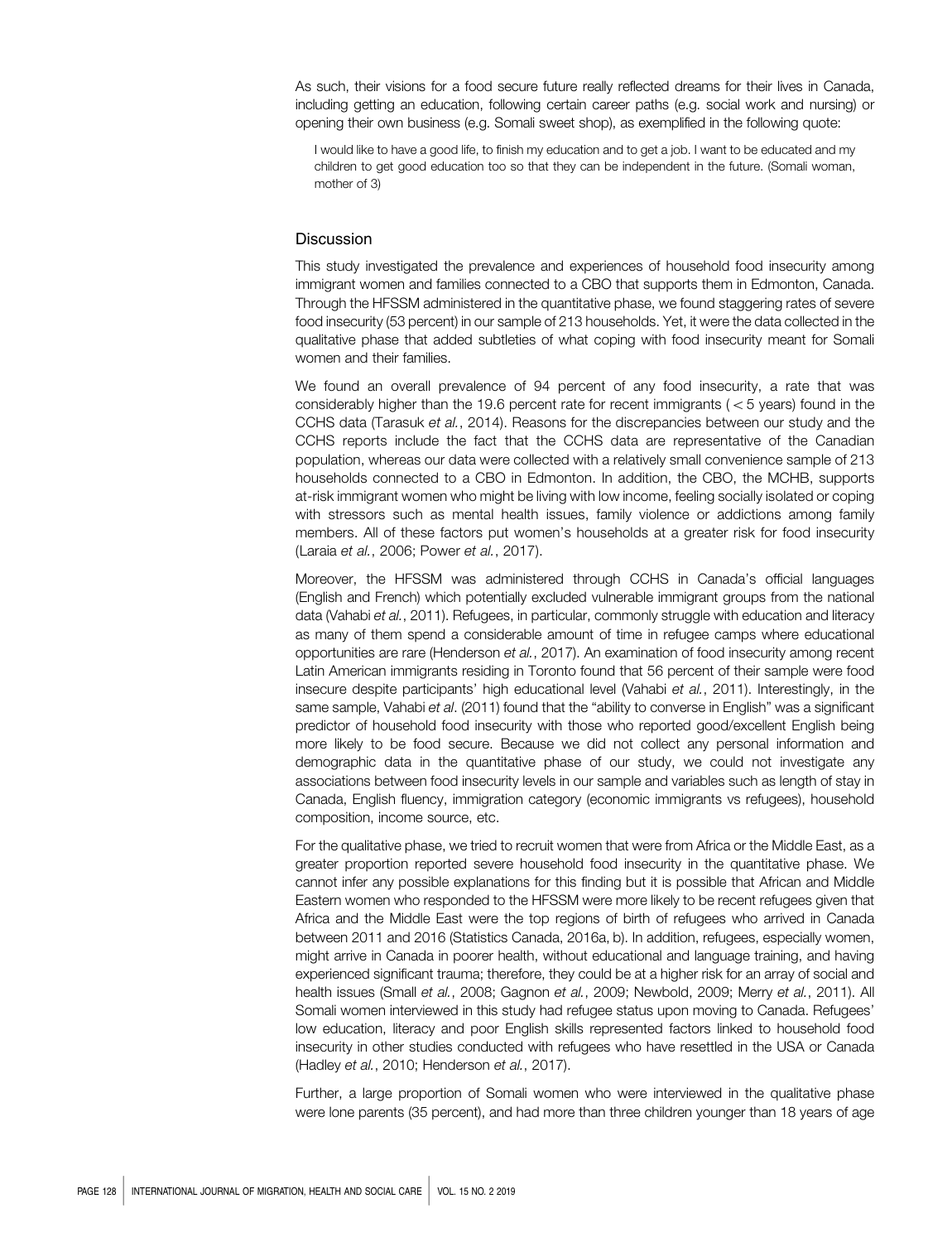(47 percent), factors that also make them more vulnerable to household food insecurity (Alberta Health Services, 2017). Somali women and their children are susceptible to various poorer health outcomes associated with household food insecurity (Tarasuk et al., 2016; Alberta Health Services, 2017). In particular, among pregnant women, food insecurity is associated with nutrient deficiencies and depressive symptoms among mothers, and poor birth outcomes for infants (Laraia et al., 2006; Hromi-Fiedler et al., 2011).

Although we did not ask women about depressive symptoms, we found that they perceived their low sense of control as stressful. In both quantitative and qualitative phases of our study, women reported compromises in the quality of their families' diets because they could not afford "balanced meals" in the past 12 months. Somali women reported that often they could not buy vegetables, fruit and meat, a finding that was consistent with studies with other immigrant groups, and during pregnancy (Rush et al., 2007; Hromi-Fiedler et al., 2012). The fact that women interviewed in our study could not afford the foods they wanted meant even more than stressful compromises in diet quality. They also felt a loss of cultural identity because foods that had cultural and religious meaning to them were perceived as too expensive in Canada. It is important to recognize that for immigrant women whose family role is primarily constructed around food and the kitchen table, food insecurity might also mean loss of power, agency and identity (Page-Reeves, 2014).

Our study had many limitations related to the administration of the HFSSM among a vulnerable group of immigrant women yet it is one of few that have investigated food insecurity among immigrants, and especially refugees, in Canada. The lack of demographic data is a significant limitation of our study, and something we tried to compensate for by conducting qualitative interviews that included a few questions about women's demographics and household characteristics.

Moreover, in following principles of CBPR, we asked health brokers to administer the HFSSM in women's mother tongues rather than in Canada's official languages, and to include any of their clients who were interested in participating. Although this decision was made in an effort to balance ethical validity and data validity (Edwards et al., 2008), it posed threats to the external validity of data collected through the HFSSM. To optimize data validity and reliability, we read and discussed every question in the HFSSM with health brokers prior to them going through the questionnaire with any women. If health brokers had any questions about terms or phrases, we tried to use definitions that had already been reported in other documents and validation studies (Tarasuk, 2001; Hromi-Fiedler et al., 2009).

# **Conclusions**

Strong evidence is available in Canada showing the link between low income and food insecurity (Tarasuk et al., 2014, 2016; Dietitians of Canada, 2016). Therefore, economic policies are needed to offer income protection and additional social assistance for immigrant women who might be engaged in low-wage jobs and simultaneously caring for young children. Furthermore, we believe there needs to be governmental commitment to include immigrants, and a representative sample of refugees, in all cycles of CCHS (Dietitians of Canada, 2016). This represents an essential step in increasing policy advocacy, and effective programming aimed at improving the health outcomes of immigrants.

Given the complex network of factors that influence immigrant women's health in a receiving country, health services need to assess food insecurity among immigrants, especially women in perinatal period. Improving immigrant women's diets in pregnancy and postpartum will require addressing migration as a determinant of health. It is of the utmost importance to support these women with strong integration policies that not only promote diversity and multiculturalism but also make an active effort to integrate immigrants into local economies (Bollini et al., 2009).

The extensive number of CBOs across Canada, such as the MCHB, can play an important role in enabling integration policies by fostering opportunities for social and economic integration of immigrant women and families into local contexts. However, they require adequate funding to provide continuing services that can assist immigrant women in being healthier in childbearing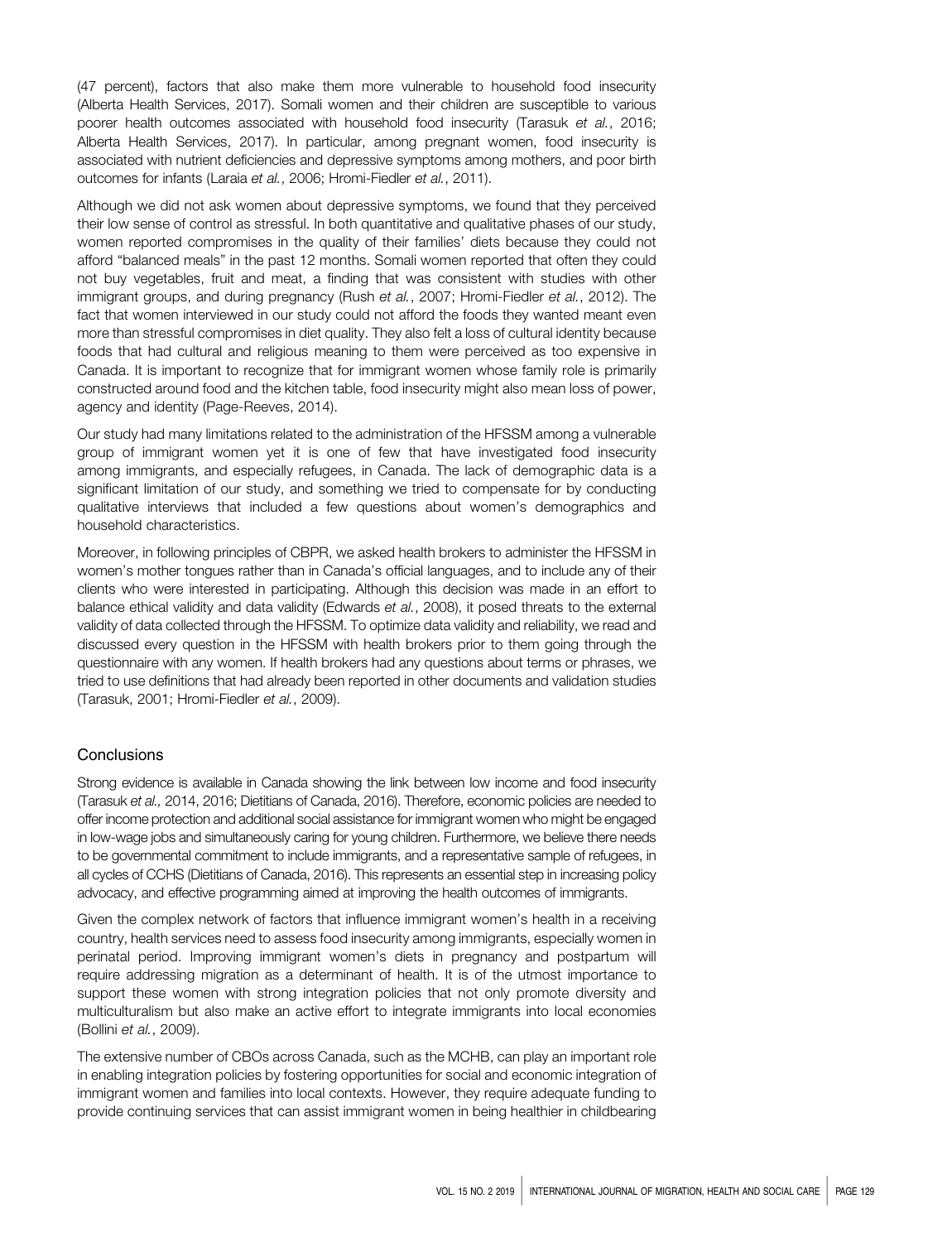years and beyond. We also suggest that all government levels need to acknowledge, and recognize through meaningful policies, their potential role in positively impacting the health of future generations by pro-actively looking after women and children's health and well-being (Barker et al., 2013).

#### **References**

Alberta Health Services (2017), "Household food insecurity in Alberta: a backgrounder", available at: [www.](www.albertahealthservices.ca/assets/info/nutrition/if-nfs-household-food-insecurity-in-alberta.pdf) [albertahealthservices.ca/assets/info/nutrition/if-nfs-household-food-insecurity-in-alberta.pdf](www.albertahealthservices.ca/assets/info/nutrition/if-nfs-household-food-insecurity-in-alberta.pdf) (accessed November 7, 2017).

Barker, D., Barker, M., Fleming, T. and Lampl, M. (2013), "Developmental biology: support mothers to secure future public health", Nature, Vol. 504 No. 7479, pp. 209-11.

Barker, D.J. (1997), "The fetal origins of coronary heart disease", European Heart Journal, Vol. 18 No. 6, pp. 883-4.

Bollini, P., Pampallona, S., Wanner, P. and Kupelnick, B. (2009), "Pregnancy outcome of migrant women and integration policy: a systematic review of the international literature", Social Science & Medicine, Vol. 68 No. 3, pp. 452-61, doi: 10.1016/j.socscimed.2008.10.018.

Citizenship and Immigration Canada (2014), Cananda Facts and Figures, Government of Canada, Ottawa.

Creswell, J.W. and Plano Clark, V.L. (2011), Designing and Conducting Mixed Methods Research, 2nd ed., Sage, Thousand Oaks, CA.

Dietitians of Canada (2016), "Addressing household food insecurity in Canada: position statement and recommendations from Dietitians of Canada", available at: [www.dietitians.ca/Downloads/Public/HFI-](www.dietitians.ca/Downloads/Public/HFI-Position-Statement-and-Recommendations-DC-FINA.aspx)[Position-Statement-and-Recommendations-DC-FINA.aspx](www.dietitians.ca/Downloads/Public/HFI-Position-Statement-and-Recommendations-DC-FINA.aspx) (accessed November 8, 2017).

Edwards, K., Lund, C. and Gibson, N. (2008), "Ethical validity: expecting the unexpected in community-based research", Pimatisiwin: A Journal of Aboriginal and Indigenous Community Health, Vol. 6, pp. 17-30.

Elo, S. and Kyngas, H. (2007), "The qualitative content analysis process", Journal of Advanced Nursing, Vol. 62 No. 1, pp. 107-15, doi: 10.1111/j.1365-2648.2007.04569.x.

Gagnon, A.J., Zimbeck, M., Zeitlin, J., Alexander, S., Blondel, B., Buitendijk, S., Desmeules, M., Di Lallo, D., Gagnon, A., Gissler, M., Glazier, R., Heaman, M., Korfker, D., Macfarlane, A., Ng, E., Roth, C., Small, R., Stewart, D., Stray-Pederson, B., Urquia, M., Vangen, S., Zeitlin, J. and Zimbeck, M. (2009), "Migration to western industrialised countries and perinatal health: a systematic review", Social Science & Medicine, Vol. 69 No. 6, pp. 934-46, doi: 10.1016/j.socscimed.2009.06.027.

Government of Canada (2012), "The household food security survey module (HFSSM)", July 25, available at: [www.canada.ca/en/health-canada/services/food-nutrition/food-nutrition-surveillance/health-nutrition-surveys/](www.canada.ca/en/health-canada/services/food-nutrition/food-nutrition-surveillance/health-nutrition-surveys/canadian-community-health-survey-cchs/household-food-insecurity-canada-overview/household-food-security-survey-module-hfssm-health-nutrition-surveys-health-canada.html) [canadian-community-health-survey-cchs/household-food-insecurity-canada-overview/household-food](www.canada.ca/en/health-canada/services/food-nutrition/food-nutrition-surveillance/health-nutrition-surveys/canadian-community-health-survey-cchs/household-food-insecurity-canada-overview/household-food-security-survey-module-hfssm-health-nutrition-surveys-health-canada.html)[security-survey-module-hfssm-health-nutrition-surveys-health-canada.html](www.canada.ca/en/health-canada/services/food-nutrition/food-nutrition-surveillance/health-nutrition-surveys/canadian-community-health-survey-cchs/household-food-insecurity-canada-overview/household-food-security-survey-module-hfssm-health-nutrition-surveys-health-canada.html) (accessed October 26, 2017).

Hadley, C., Patil, C.L. and Nahayo, D. (2010), "Difficulty in the food environment and the experience of food insecurity among refugees resettled in the United States", Ecology of Food and Nutrition, Vol. 49 No. 5, pp. 390-407, doi: 10.1080/03670244.2010.507440.

Harris, P.A., Taylor, R., Thielke, R., Payne, J., Gonzalez, N. and Conde, J.G. (2009), "Research electronic data capture (REDCap) – A metadata-driven methodology and workflow process for providing translational research informatics support", Journal of Biomedical Informatics, Vol. 42 No. 2, pp. 377-81.

Henderson, A., Epp-Koop, S. and Slater, J. (2017), "Exploring food and healthy eating with newcomers in Winnipeg's North End", International Journal of Migration, Health and Social Care, Vol. 13 No. 1, pp. 1-14, doi: 10.1108/Ijmhsc-06-2015-0022.

Hromi-Fiedler, A., Bermudez-Millan, A., Segura-Perez, S. and Perez-Escamilla, R. (2011), "Household food insecurity is associated with depressive symptoms among low-income pregnant Latinas", Matern Child Nutr, Vol. 7 No. 4, pp. 421-30, doi: 10.1111/j.1740-8709.2010.00266.x.

Hromi-Fiedler, A., Bermudez-Millan, A., Segura-Perez, S. and Perez-Escamilla, R. (2012), "Nutrient and food intakes differ among Latina subgroups during pregnancy", Public Health Nutrition, Vol. 15 No. 2, pp. 341-51, doi: 10.1017/S136898001100108X.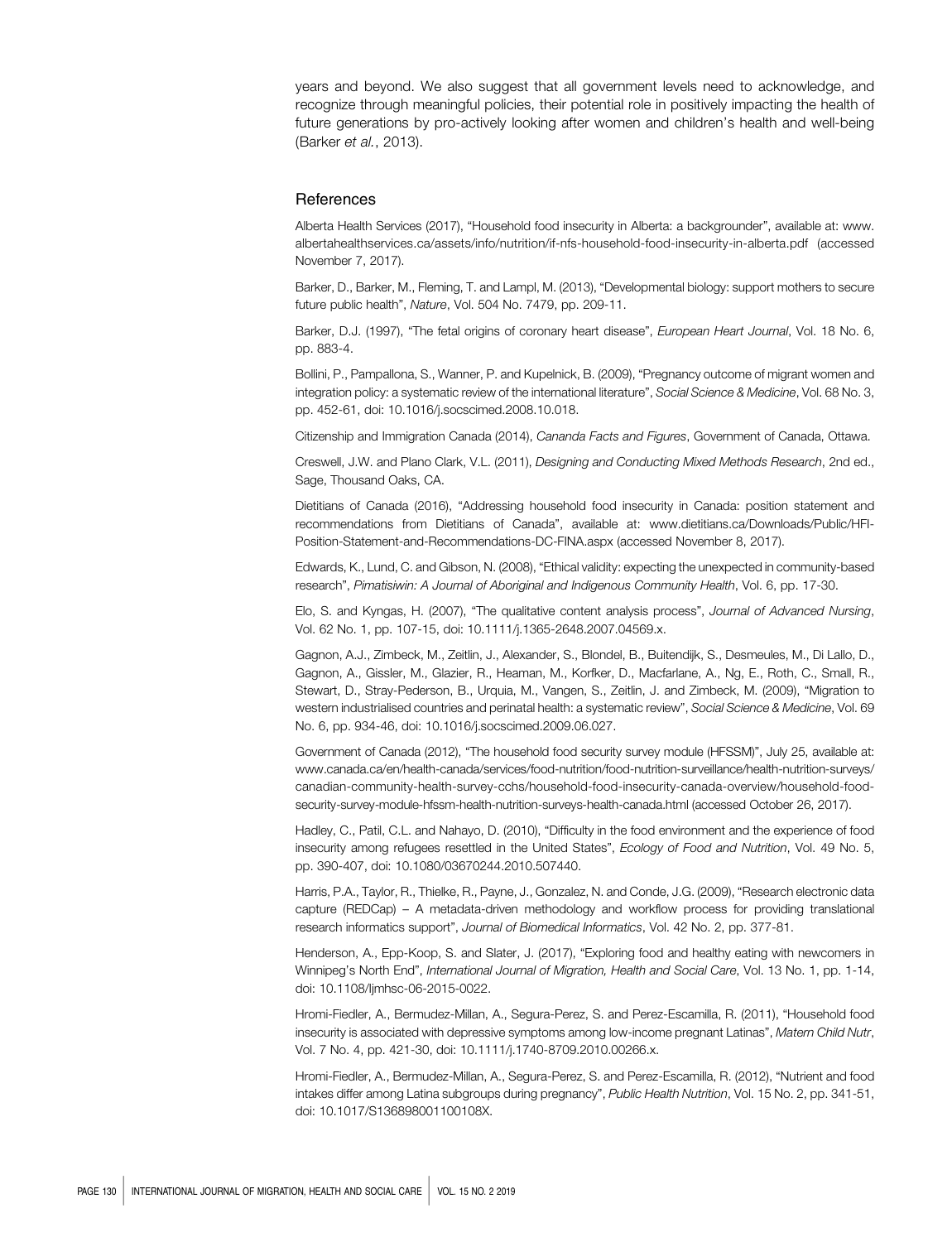Hromi-Fiedler, A., Bermudez-Millan, A., Segura-Perez, S., Damio, G. and Perez-Escamilla, R. (2009), "Adaptation of the U.S. food security survey module for low-income pregnant latinas: qualitative phase", Journal of Hunger & Environmental Nutrition, Vol. 4 No. 1, pp. 62-80, doi: 10.1080/19320240802706841.

Hsiu-Fang, H. and Shannon, S.E. (2005), "Three approaches to qualitative content analysis", Qualitative Health Research, Vol. 15, pp. 1277-88, doi: 10.1177/1049732305276687.

Israel, B.A., Coombe, C.M., Cheezum, R.R., Schulz, A.J., McGranaghan, R.J., Lichtenstein, R., Reyes, A.G., Clement, J. and Burris, A. (2010), "Community-based participatory research: a capacity-building approach for policy advocacy aimed at eliminating health disparities", American Journal of Public Health, Vol. 100 No. 11, pp. 2094-102, doi: 10.2105/AJPH.2009.170506.

Laraia, B.A., Siega-Riz, A.M. and Gundersen, C. (2010), "Household food insecurity is associated with self-reported pregravid weight status, gestational weight gain, and pregnancy complications", Journal of the American Dietetic Association, Vol. 110 No. 5, pp. 692-70, doi: 10.1016/j.jada.2010.02.014.

Laraia, B.A., Siega-Riz, A.M., Gundersen, C. and Dole, N. (2006), "Psychosocial factors and socioeconomic indicators are associated with household food insecurity among pregnant women", Journal of Nutrition, Vol. 136 No. 1, pp. 177-82, available at:<https://doi.org/10.1093/jn/136.1.177>

Merry, L.A., Gagnon, A.J., Kalim, N. and Bouris, S.S. (2011), "Refugee claimant women and barriers to health and social services post-birth", Canadian Journal of Public Health, Vol. 102 No. 4, pp. 286-90.

Newbold, B. (2009), "The short-term health of Canada's new immigrant arrivals: evidence from LSIC", Ethnicity & Health, Vol. 14 No. 3, pp. 315-36, doi: 10.1080/13557850802609956.

Olson, C.M. (2008), "Achieving a healthy weight gain during pregnancy", Annual Review of Nutrition, Vol. 28 No. 1, pp. 411-23, doi: 10.1146/annurev.nutr.28.061807.155322.

Olson, C.M. (2010), "Food insecurity and maternal health during pregnancy", Journal of the American Dietetic Association, Vol. 110 No. 5, pp. 690-1, doi: 10.1016/j.jada.2010.02.001.

Page-Reeves, J. (2014), Women Redefining the Experience of Food Insecurity: Life Off the Edge of the Table, Lexington Books, London.

Power, M., Uphoff, E., Kelly, B. and Pickett, K.E. (2017), "Food insecurity and mental health: an analysis of routine primary care data of pregnant women in the born in bradford cohort", Journal of Epidemiology and Community Health, Vol. 71 No. 4, pp. 324-8, doi: 10.1136/jech-2016-207799.

PROOF (2017), "Research to identify policy options to reduce food insecurity. Who is vulnerable to household food insecurity and what does this mean for policy and practice?", March 30, available at: [http://proof.](http://proof.utoronto.ca/upcoming-webinar-who-is-vulnerable-to-household-food-insecurity-and-what-does-this-mean-for-policy-and-practice-april-13/) [utoronto.ca/upcoming-webinar-who-is-vulnerable-to-household-food-insecurity-and-what-does-this-mean](http://proof.utoronto.ca/upcoming-webinar-who-is-vulnerable-to-household-food-insecurity-and-what-does-this-mean-for-policy-and-practice-april-13/)[for-policy-and-practice-april-13/](http://proof.utoronto.ca/upcoming-webinar-who-is-vulnerable-to-household-food-insecurity-and-what-does-this-mean-for-policy-and-practice-april-13/) (accessed November 7, 2017).

Quintanilha, M., Mayan, M.J., Thompson, J. and Bell, R.C. (2016), "Contrasting 'back home' and 'here': how Northeast African migrant women perceive and experience health during pregnancy and postpartum in Canada", International Journal for Equity in Health, Vol. 15 No. 80, pp. 1-8, doi: 10.1186/s12939-016-0369-x.

Rasmussen, K.M. and Yaktine, A.L. and the Committee to Reexamine IOM Pregnancy Weight Guidelines (2009), Weight Gain During Pregnancy: Reexamining the Guidelines, The National Academies Press, Washington, DC.

Rush, T.J., Ng, V., Irwin, J.D., Stitt, L.W. and He, M.Z. (2007), "Food insecurity and dietary intake of immigrant food bank users", Canadian Journal of Dietetic Practice and Research, Vol. 68 No. 2, pp. 73-8, doi: 10.3148/ 68.2.2007.73.

Small, R., Gagnon, A., Gissler, M., Zeitlin, J., Bennis, M., Glazier, R., Haelterman, E., Martens, G., McDermott, S., Urquia, M. and Vangen, S. (2008), "Somali women and their pregnancy outcomes postmigration: data from six receiving countries", BJOG, Vol. 115 No. 13, pp. 1630-40, doi: 10.1111/j.1471-0528.2008.01942.x.

Statistics Canada (2016a), Gateways to Immigration in Canada, Census of Population, Ottawa, Government of Canada, 2017.

Statistics Canada (2016b), "Immigrant population by selected places of birth, admission category and period of immigration, Canada, provinces and territories, census metropolitan areas and areas outside of census metropolitan areas", Census, Statistics Canada, December 18, available at: [www12.](www12.statcan.gc.ca/census-recensement/2016/dp-pd/dv-vd/imm/index-eng.cfm#shr-pg-pnl6) [statcan.gc.ca/census-recensement/2016/dp-pd/dv-vd/imm/index-eng.cfm#shr-pg-pnl6](www12.statcan.gc.ca/census-recensement/2016/dp-pd/dv-vd/imm/index-eng.cfm#shr-pg-pnl6) (accessed January 26, 2018).